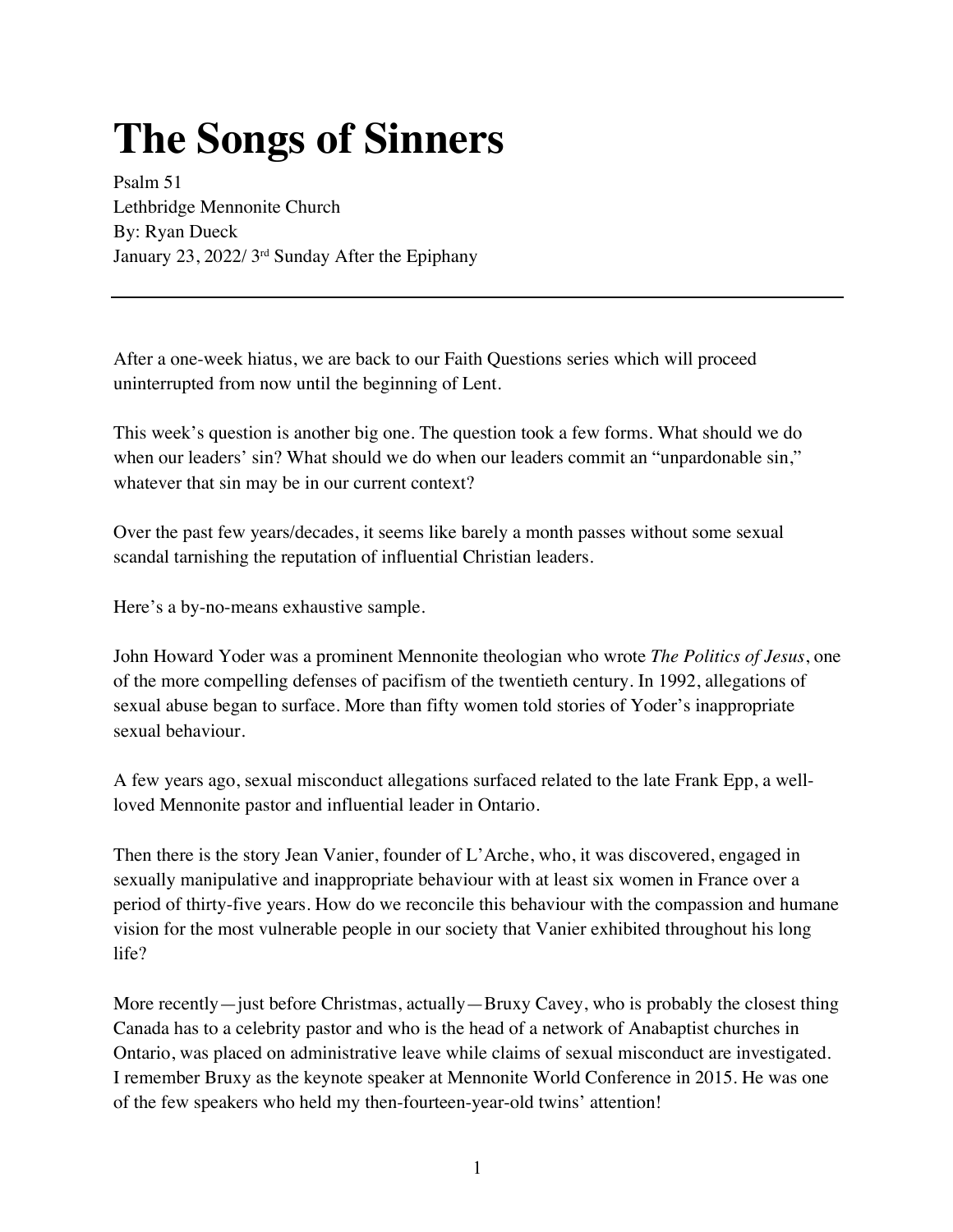And finally, there is the story that the person who asked this week's question mentioned specifically, that of David Haas, the Roman Catholic songwriter who has been accused of a long period of sexual grooming, manipulation, spiritual abuse, and unwanted touching by a number of women.

Each of the stories above sent shockwaves through the Christian community. Each one forced difficult conversations about how to reconcile the unreconcilable, about who, if anyone can be trusted, about what to do with the songs and the writings and the good things that each person did in light of these dark and damaging actions that were also a part of their stories.

The David Haas story was particularly disturbing for many. Music touches us in deep ways, often in ways that sermons or books don't.

David Haas has written songs that are sung around the world, songs that we sing in our church, some of which I dare say are among our most dearly loved hymns.

Three came immediately to mind for me.

**Blest are they,** *Sing the Journey* **94.** A sung version of Jesus own words from the Beatitudes. It's not surprising that this would be a Mennonite favourite.

*Rejoice and be glad Blessed are you; holy are you Rejoice and be glad Yours is the Kingdom of God.*

#### **I will come to you in the silence,** *Sing the Story* **49.**

*Do not be afraid, I am with you I have called you each by name Come and follow Me I will bring you home I love you and you are mine*

**My soul is filled with joy,** *Sing the Journey* **31.** We sang this one less than a month ago.

*Holy is your name through all generations. Everlasting is your mercy*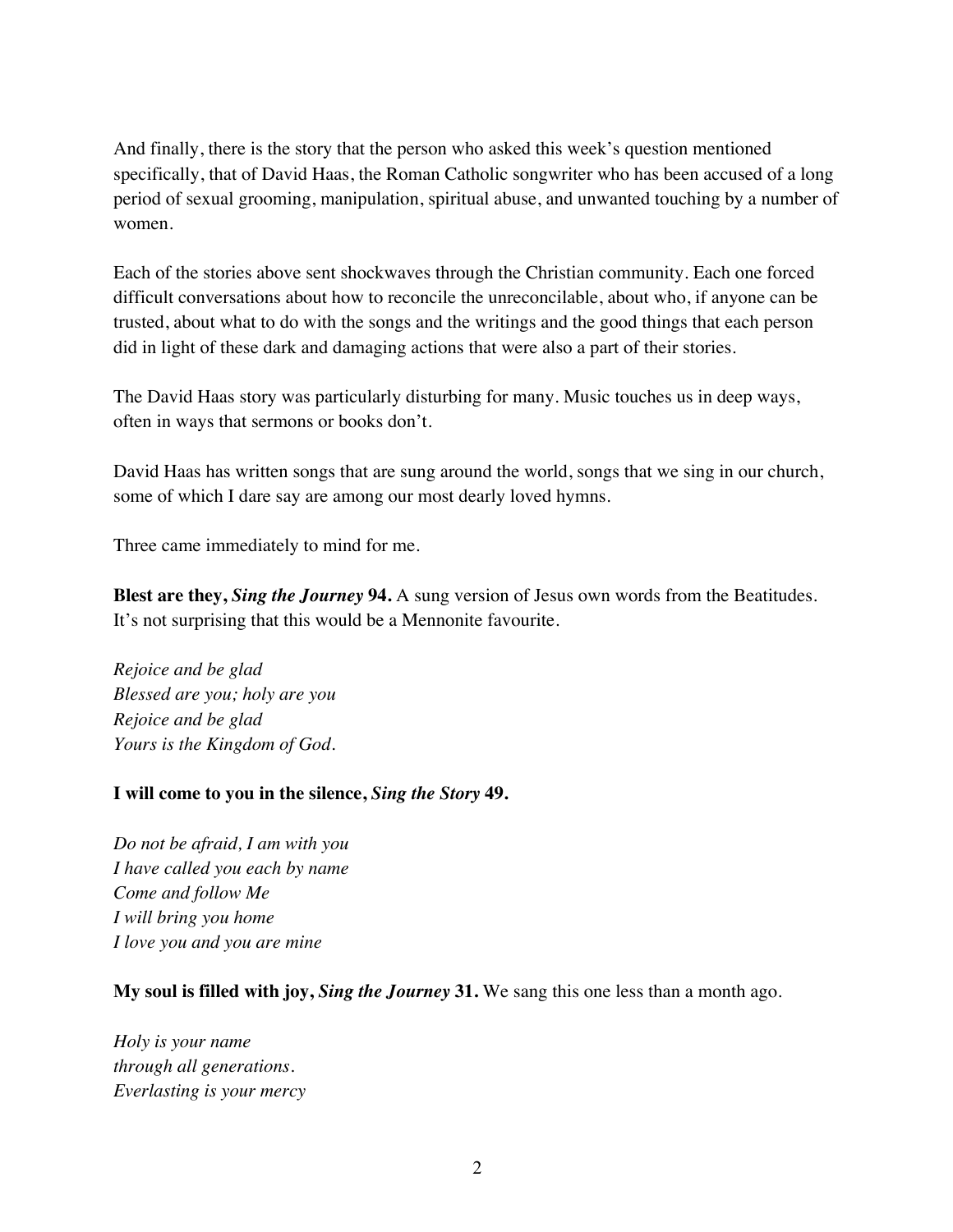*to the people you have chosen. And holy is your name*

These are songs that I think it's fair to say have become part of the heart language of our church. I may be overstating it, but I doubt it. They are certainly among my favourites.

So, what do we do with this? Do we ignore Haas's misdeeds and callously disregard the testimony of those women who were deeply hurt by his actions, and just keep cheerfully singing his songs?

Or do we expunge any record of David Haas from our worship and our life together?

Many have understandably chosen the latter option.

You may have noticed that each of the three songs I mentioned came from older song books. Our new hymnal, *Voices Together,* was being put together as the allegations against David Haas were making the news.

Along with around a third of Roman Catholic dioceses in America, the binational Mennonite Worship and Song Committee decided not to include David Haas songs in our new hymnal.

It's not hard to see the rationale here. We want to prioritize victims over victimizers. We want to bear witness to the awful reality that sexual sins wound people in some of the deepest, most personal and vulnerable places.

We intuitively think, "Well, what if I was one of those women and I heard a song written by David Haas in my church?" It's an important question to consider and one that many of us, if we're honest, cannot fully imagine.

And yet, I had deep misgivings about the decision made by the *Voices Together* committee when it first came out and I still do.

I realize that some of you may disagree with me on this, perhaps strongly. Some think that David Haas is a hypocrite and a predator and should never earn another dime in royalties for his songs.

I get this response. I truly do. I *feel* it. The things David Haas did make me angry and there is part of me—a big part—that thinks he should suffer for his sins.

But I think that scrubbing his songs from the church's worshiping life is the wrong approach.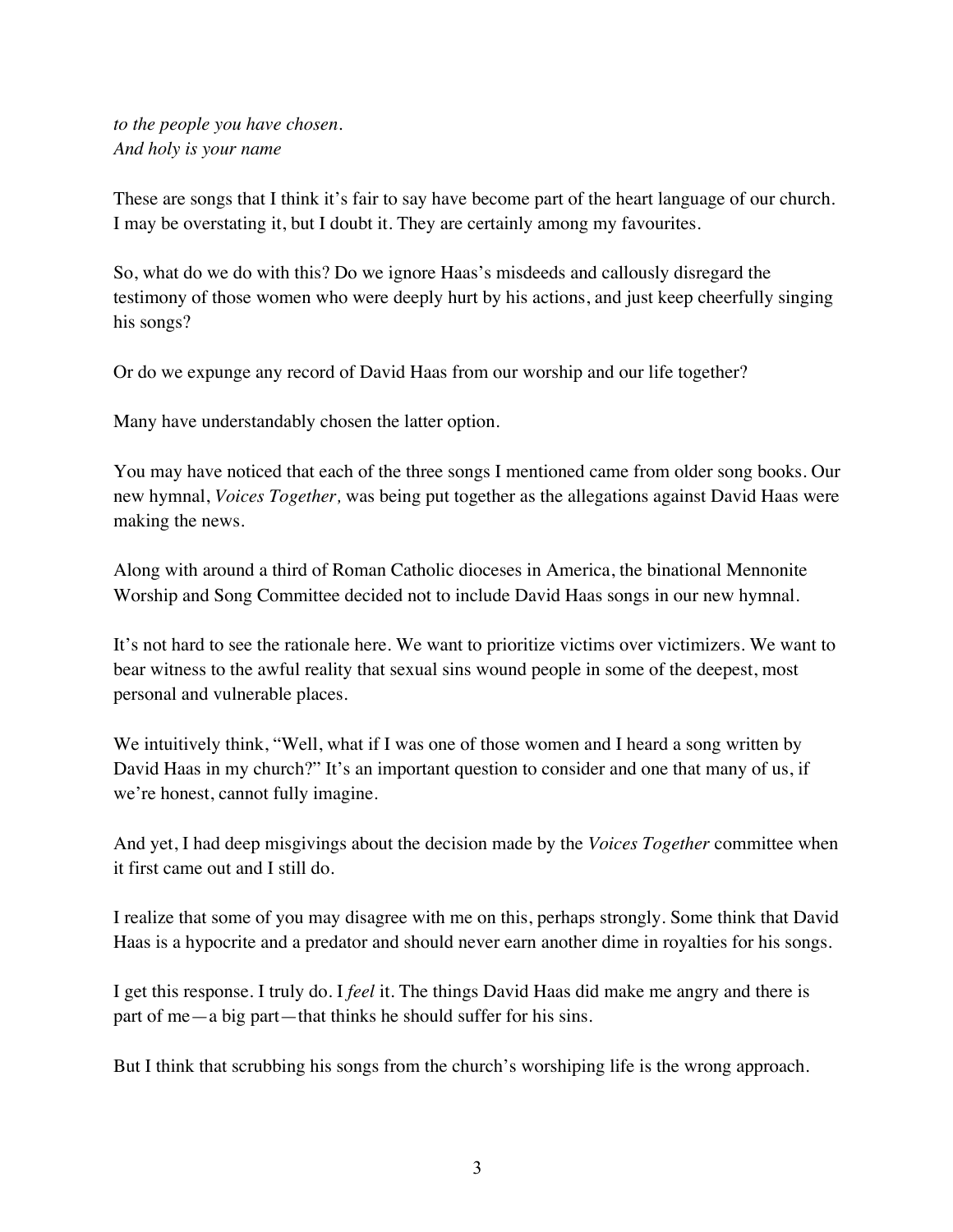My reasoning runs along three tracks. The first two are more general reflections about how we think about sins and sinners. The third is more specific to the question of what to do with the songs of sinners.

\*\*\*

## **First, I think we are sometimes too eager to distance ourselves from sinners, to judge quickly, to make their sin the mirror expression of our virtue.**

We should always be checking the instinct that our cultural moment encourages, which is to make our morality a performance, and to draw hard, clean lines between "good people" (like us) and "bad people" who do terrible things.

We live in a world where it is often more important to be *seen* as being good (condemning all the right people for all the right reasons) than it is to actually *be* good.

There is a punitive scapegoating instinct at the heart of much of our moral discourse that is profoundly unhealthy and that I think does deep damage to our souls.

The Nigerian feminist and writer Chimamanda Ngozie Adichie recently put it like this:

The assumption of good faith is dead. What matters is not goodness but the appearance of goodness. We are no longer human beings. We are now angels jostling to out-angel one another. God help us. It is obscene. $<sup>1</sup>$ </sup>

Those are strong words. But I agree with her. We are human beings, not angels.

We must always stand up for those who have been victimized. We are entirely right to expect far better from our Christian leaders.

But God help us if our moral deliberations and discourse ever turn into elaborate versions of saying, loudly, for the benefit of all those who are watching or listening, "I thank you God that I am not a sinner like  $\cdots$ 

## **Second, I think the church needs to be a place where we can bring the ugly and the beautiful parts of the human story together.**

I listened to a podcast this week where someone said, of the church, "Where else is it acceptable to cry in public anymore?"

<sup>1</sup> https://www.theguardian.com/books/2021/jun/16/chimamanda-ngozi-adichie-social-media-sanctimony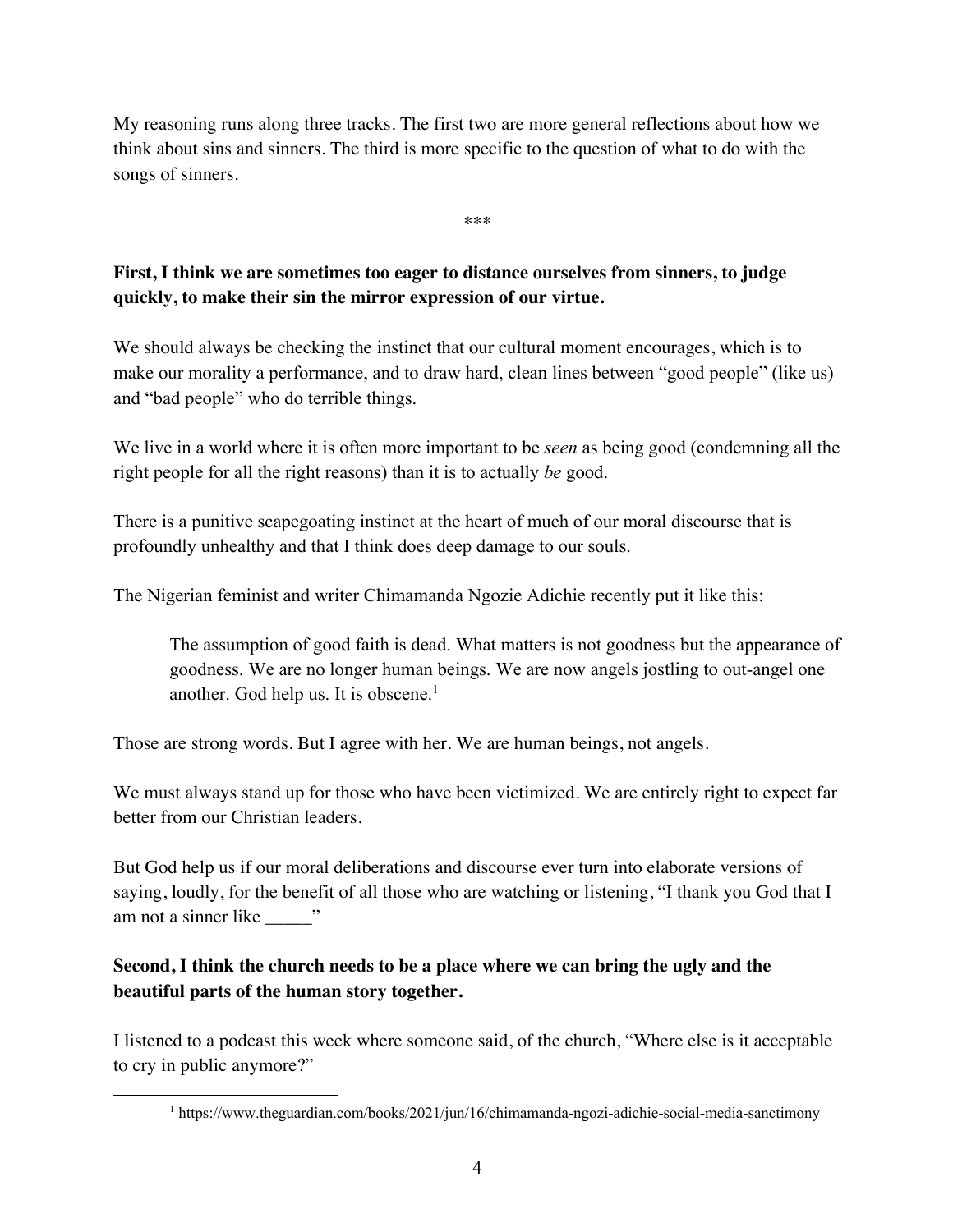To this, I would add, "Where else can we name our sins, individually and corporately, and lament the effects that they have? Where else can we tell the ugly and beautiful truth about the human condition?"

There are two truths when it comes to David Haas and his songs:

First truth: David Haas did terrible things that hurt a number of women deeply. Even though he hasn't been charged criminally, it seems clear that he acted in selfish, manipulative, and abusive ways that caused profound wounds.

Second truth: David Haas, the sinner, has been one of the means by which the Spirit of God created beauty, healing, and hope in the world.

Can we hold two truths together, even if it's awkward, even if it makes us uncomfortable? We're not very good at this, as human beings. I think we need to get better.

#### **Finally—and I think this is the heart of what I want to say this morning—***all* **our songs are the songs of sinners.**

In your bulletin over the past few weeks, the heading for this week's faith question has been "The Songs of Sinners: What do we do with the good things that come from bad people?"

This week as I thought about how I worded this, it occurred to me that this is actually a terrible way to put it. Who are these "bad people?" Well, *all* people!

Yes, some sins cause more harm than others. No, not all sins bear the same consequences. But the bible is pretty clear. As it says in Romans 3, "There is no one righteous, not one." "All have sinned and fallen short of the glory of God."

If we say that we will no longer sing the songs of sinners or read their books or enjoy their art or listen to their sermons, we will have no songs to sing, no books to read, no sermons to listen to.

At the risk of stating the obvious, every Sunday you listen to the words of a sinner from this pulpit. Every Sunday, every song that we sing was written by a sinner.

Ah, but some sins cross a line, surely! Yes, in *theory*, we know that everyone who writes a song or a book or a poem or a sermon is a sinner, but some sins are different.

But who makes that call? Do we draw a line at sexual sin? Or sin that is made public?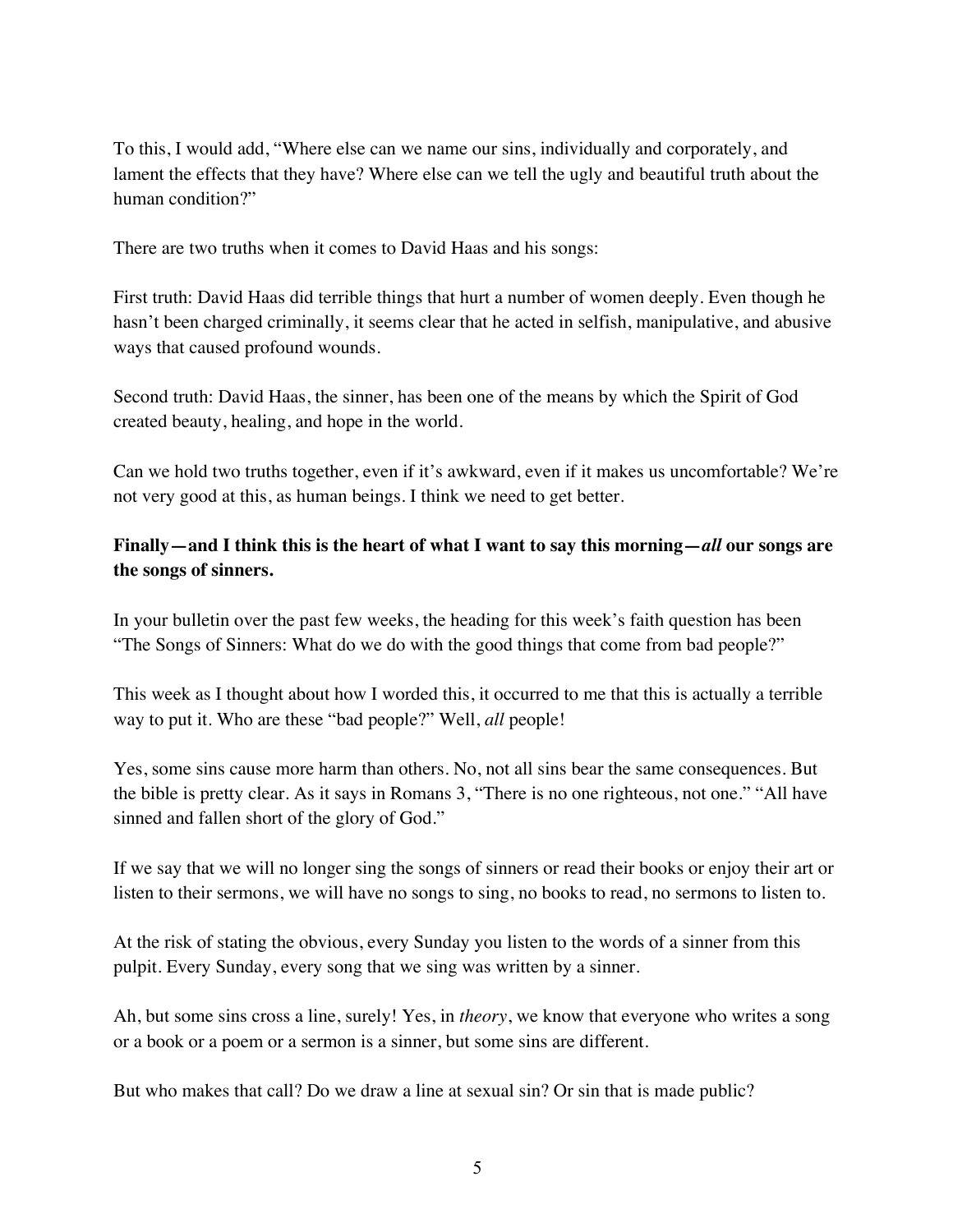A Barna study that I encountered this week said that close to 60% of pastors admitted to struggling with pornography at some point in their lives.<sup>2</sup>

The porn industry is surely guilty of degrading and manipulating and abusing often very young women in massive numbers. Are the sins of enabling this kind of sexual abuse any less despicable because they happen in private?

Well, surely, at the *very* least we can say that someone who does something unspeakably evil like *murder* should be kept out of our song books.

And yet, we do sing the songs of murderers. You know where I'm going, don't you? We did so earlier in our service.

Psalm 51 is a psalm of King David's, as you likely know, and if we're in the business of ranking sins, his were arguably quite a bit worse than David Haas's.

King David committed adultery with Bathsheba, but that word probably softens it a bit. In our world, "adultery" at least implies a mutual transgression.

Given the power dynamics at play in David's time, it would probably be more accurate to describe what he did with Bathsheba as rape or at the very least sexually exploitative and coercive behaviour than "adultery." Nobody says no to the king, after all.

And then, if this wasn't bad enough, David deliberately orchestrates the death of Bathsheba's husband Uriah in order to cover up his sin and to take Bathsheba for himself once and for all.

And yet we still sing King David's song of repentance, his plea for mercy.

*Create in me a clean heart, O God, and renew a right spirit within me… My sin is ever before me… Don't cast me away from your presence… Restore to me the joy of your salvation.* 

These words have given language to countless women and men over the years who have been brought low by their sin.

The songs we sing, the stories we read, the Scriptures that we hold as sacred are full of the words of sinners.

<sup>2</sup> https://www.psychologytoday.com/us/blog/minority-report/202001/pastors-and-porn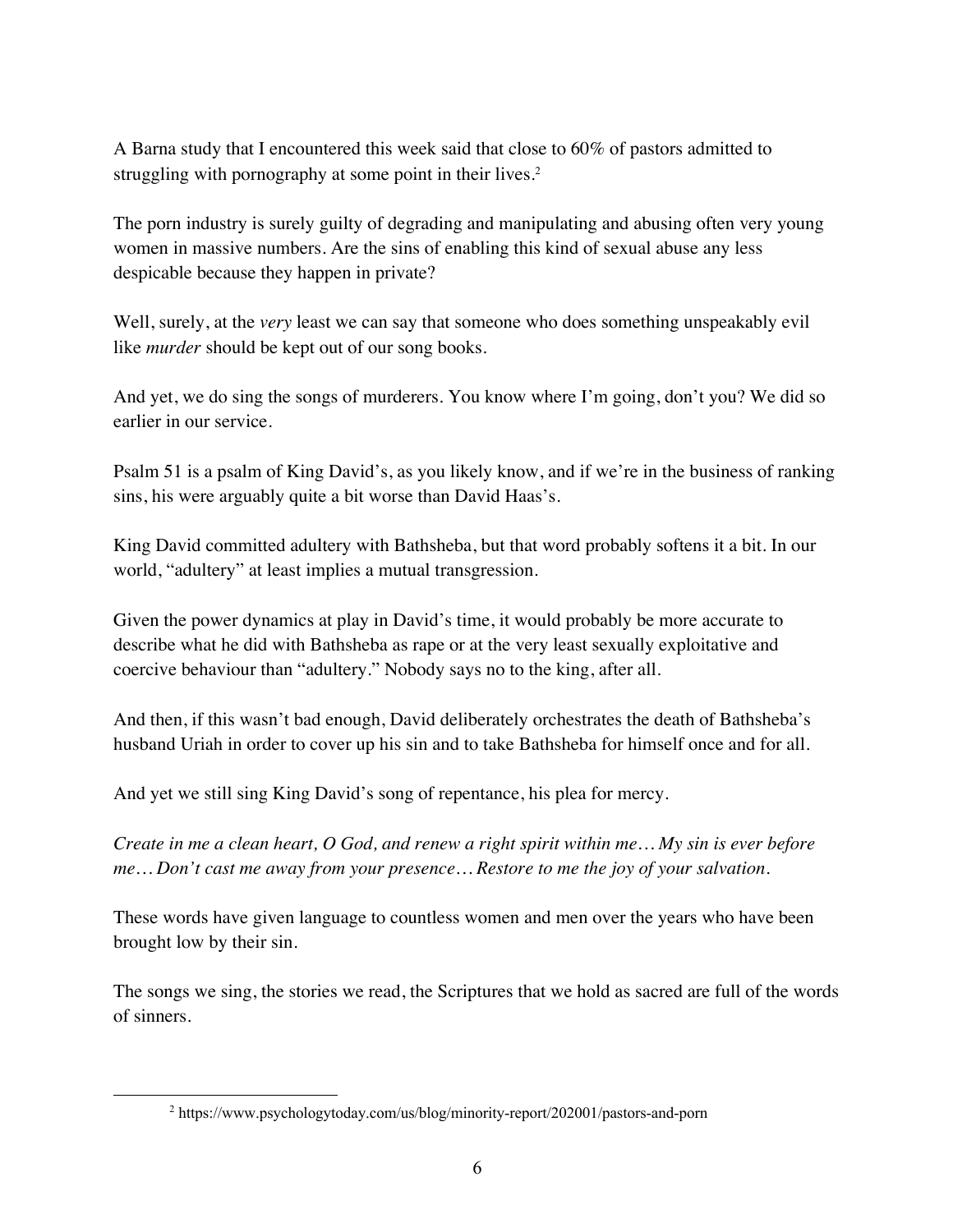And not some kind of abstract category of "sinners," but real, flesh and blood human beings who did terrible things, who deeply wounded others, who should have known better, who deliberately did what they ought not to have done.

God comes to us, speaks to us, convicts us, restores us and heals us through the words of other sinners, much as we might prefer that this was not the case.

\*\*\*

In the ninth chapter of Matthew's gospel, Jesus is at the house of a group of sinners. The Pharisees get wind of this and demand to know why. Jesus famously responds,

"Those who are well have no need of a physician, but those who are sick. Go and learn what this means, 'I desire mercy, not sacrifice.' For I have come to call not the righteous but sinners." (Mat. 9:12-13).

*Go and learn what this means*, Jesus says. Think about it, wrestle with it, ponder it, allow it to sink into your bones. *I desire mercy, not sacrifice.*

What if this is what the church was known for? What if our vision statements said something like, "We are a community of people seeking to do what Jesus said, to learn what it means that God desires mercy, not sacrifice?"

What if this is what *our* church was known for?

I wonder, if we will not be people of mercy in a culture that is increasingly merciless, who will?

I want to close with a hypothetical scenario. I want you to imagine a young woman who comes to church, perhaps for the first time. It took a great amount of courage for her to come. She sits by herself, head down, near the back of the sanctuary.

This young woman has been the victim of sexual abuse. She has been manipulated and degraded; she has been casually treated as an object instead of a person. She feels broken, weary, ashamed, and alone.

The congregation stands up to sing. She can't do it. She stays seated, but she listens. And she hears these words:

*Do not be afraid, I am with you I have called you each by name*